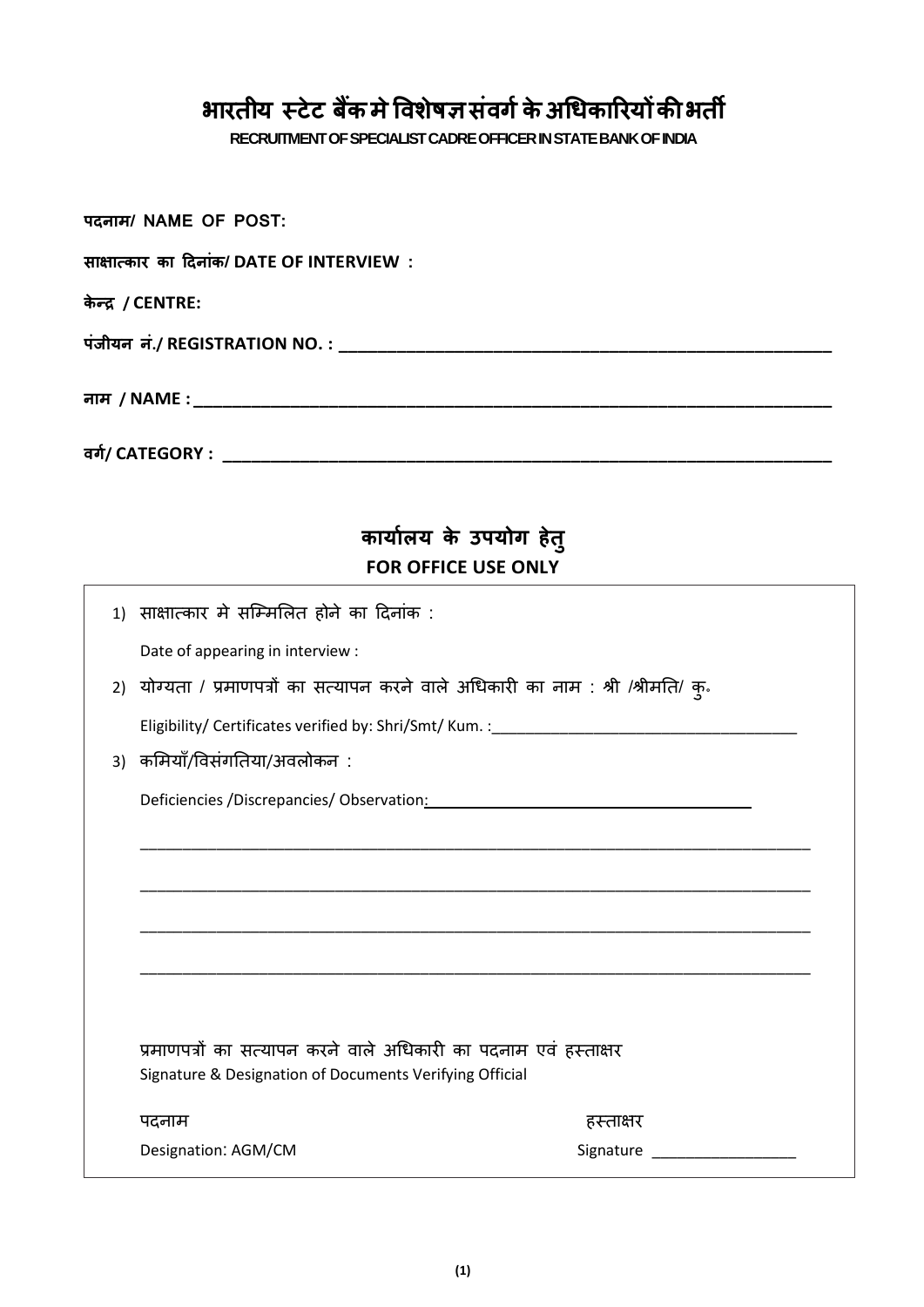भारतीय स्टेट बैंक **State Bank of India** 

**के न्द्रीय भती एिं पदोन्द्नतत विभार् CENTRAL RECRUITMENT & PROMOTION DEPARTMENT प्रत्याशी का आत्मकथ्य एिं सत्यापन फॉमग CANDIDATE'S BIO-DATA-CUM-ATTESTATION FORM (कृपया साििानीपूिकग पढ़ने के पश्चात अपनी हस्तललवप मेंभरे ) (Please fill in the form in your own handwriting after reading carefully)**

साक्षात्कार के लिए केन्द्र :

Centre for Interview::

|    | दिनांक / Date:                                                                                                                                                                                                                                               | रजिस्ट्रेशन क्र•/Registration No.                             |
|----|--------------------------------------------------------------------------------------------------------------------------------------------------------------------------------------------------------------------------------------------------------------|---------------------------------------------------------------|
|    | पद क्र. सं.:                                                                                                                                                                                                                                                 | पदनाम :                                                       |
|    | Post Sr. No.:                                                                                                                                                                                                                                                | Name of Post                                                  |
|    | साक्षात्कार हेतु भाषा का विकल्प : हिन्दी / अंग्रेजी<br>Choice of Language Interview: Hindi/ English                                                                                                                                                          |                                                               |
| 1. | (क) डिग्री प्रमाणपत्र के अनुसार सुस्पष्ट अक्षरों में पूरा नाम :<br>(a) Name in full, in block letters as per degree certificate:<br>श्री/ श्रीमती/ क़. Shri/Smt./Kum.:<br>(ख) वैवाहिक स्थिति: विवाहित / अविवाहित<br>(b) Marital Status : Married / Unmarried |                                                               |
| 2. | (क) जन्म तिथि<br>(a) Date of Birth                                                                                                                                                                                                                           | दिनांक /Date<br>वर्ष /Year<br>महीना /Month                    |
|    | दस्तावेज़ उदाहरणार्थ हाईस्कूल प्रमाणपत्र, पासपोर्ट इत्यादी के अनुसार (कृपया संलग्न करे)<br>As per High School Certificate, Passport, Others (please enclose) :                                                                                               |                                                               |
|    | (ख) जन्म का स्थान :<br>(b) Place of Birth:<br>(ग) जिला तथा राज्य जहां के आप निवासी है :<br>(c) District and State to which you belong :                                                                                                                      | जिला :<br>राज्य :<br>District :<br>State:                     |
| 3. | (क) राष्ट्रीयता :<br>(a)                                                                                                                                                                                                                                     | (ख) धर्म :                                                    |
| 4. | (क) पिता / पति का नाम एवं व्यवसाय / पदनाम :                                                                                                                                                                                                                  |                                                               |
|    | (ख) माता का नाम एवं व्यवसाय                                                                                                                                                                                                                                  |                                                               |
| 5. | (क) राष्ट्रीयता :<br>पिता :<br>माता :<br>(a) Nationality :<br>Father:<br>(ख) पति/ पत्नी का जन्म स्थान :<br>जिला:<br>(b) Place of Birth of Husband/Wife:                                                                                                      | पति/ पत्नी<br>राज्य:<br>District :<br>State:                  |
| 6. | (क) श्रेणी वर्ग (यथोचित आयत में सही का चिन्ह लगाए)<br>(a) Category (Tick the appropriate box)                                                                                                                                                                | अ॰ज॰जा॰ अ॰पि॰व॰<br>अ:जाः<br>सामान्य<br>OBC<br>SC<br>ST<br>GEN |
|    | (ख) अनुसूचित जाति/अनुसूचित जनजाति/अन्य पिछड़े वर्ग के उम्मीदवार<br>जाति/ जनजाति/ समुदाय का नाम दें<br>(b)<br>SC / ST / OBC candidates state the name of CASTE / TRIBE / COMMUNITY                                                                            |                                                               |

Paste a passport size photograph which was uploaded at the time of online registration and sign across it in full with date यहााँ पासपोर्ट आकार की वह फोर्ो चिपकाएं जिसे ऑनलाइन आवेदन मे अपिोड ककया गया है तथा उस पर दिनांक सहित पूर्ण हस्ताक्षर करें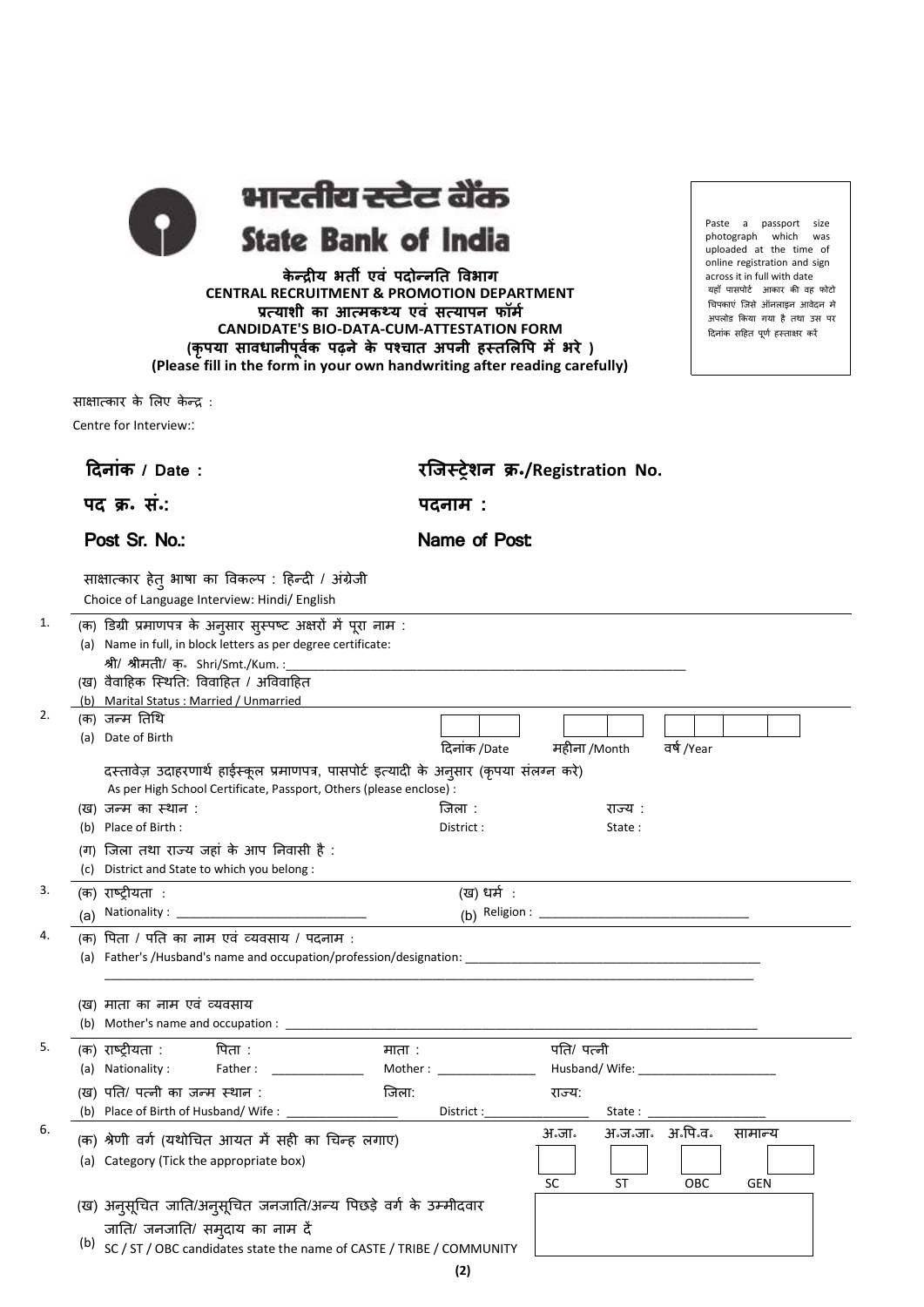| (c) |                                                      | (ग) यदि आप विकलांग है तो कृपया यथोचित आयत मे सही का चिन्ह लगाएँ<br>जैसे अस्थि विकलांग या दृष्टि विकलांग<br>If you are Physically Challenged, please tick appropriate box. i.e. OH or VH                                                                                                   |                                          |             |                                                             |                               | अस्थि विक.<br>OH | दृष्टि विक.                       | VI                           |
|-----|------------------------------------------------------|-------------------------------------------------------------------------------------------------------------------------------------------------------------------------------------------------------------------------------------------------------------------------------------------|------------------------------------------|-------------|-------------------------------------------------------------|-------------------------------|------------------|-----------------------------------|------------------------------|
|     |                                                      | (घ) यदि आप शारीरिक रूप से विकलांग हैं तो उसका विवरण दें.                                                                                                                                                                                                                                  |                                          |             |                                                             |                               |                  |                                   |                              |
|     |                                                      | (क) यदि आप प्रत्यावर्तित / प्रवासी / विस्थापित व्यक्ति हों तो उसका विवरण दें.                                                                                                                                                                                                             |                                          |             |                                                             |                               |                  |                                   |                              |
|     |                                                      | (ख) यदि आप भूतपूर्व सैनिक हैं तो कृपया कार्यमुक्ति / सेवानिवृती की तिथि का उल्लेख करे.                                                                                                                                                                                                    |                                          |             |                                                             |                               |                  |                                   |                              |
|     | (क) मातृ भाषा :                                      |                                                                                                                                                                                                                                                                                           |                                          |             |                                                             |                               |                  |                                   |                              |
|     |                                                      |                                                                                                                                                                                                                                                                                           |                                          |             |                                                             |                               |                  |                                   |                              |
|     |                                                      | (ख) अंग्रेजी के अतिरिक्त अन्य भाषाओं का ज्ञान<br>(b) Knowledge of languages other than English                                                                                                                                                                                            |                                          |             |                                                             |                               |                  |                                   |                              |
|     | क्र.                                                 | भाषा                                                                                                                                                                                                                                                                                      | बोल सकते हैं                             | पढ सकते हैं |                                                             | लिख सकते हैं                  |                  | उत्तीर्ण परीक्षाए, यदि कोई हों तो |                              |
|     | SN.                                                  | Language                                                                                                                                                                                                                                                                                  | Speak                                    | Read        |                                                             | Write                         |                  | Examination passed, if any        |                              |
|     | $\mathbf{1}$ .                                       |                                                                                                                                                                                                                                                                                           |                                          |             |                                                             |                               |                  |                                   |                              |
|     | 2.                                                   |                                                                                                                                                                                                                                                                                           |                                          |             |                                                             |                               |                  |                                   |                              |
|     | 3.                                                   |                                                                                                                                                                                                                                                                                           |                                          |             |                                                             |                               |                  |                                   |                              |
|     |                                                      | शैक्षणिक योग्यताओं का विवरण: (संबद्ध प्रमाणपत्रो तथा अंकपत्रों की प्रतिलिपीय सलग्न करे): ): <mark>विज्ञाप्न क्र</mark>                                                                                                                                                                    |                                          |             |                                                             |                               |                  |                                   | सीआरपीडी/                    |
|     | शैक्षणिक योग्यता<br><b>Educational Qualification</b> | <u>एससीओ / 2022-23/03 दिनांक 08.04.2022</u><br>Details of Educational Qualifications: (Please enclose copies of relevant certificates & Mark-Sheets):<br>Educational Qualification details as mentioned in online application<br>(Advertisement No. CRPD/SCO/2022-23/03 Dated 08.04.2022) | बोर्ड/ विश्वविद्यालय<br>Board/University |             | पास होने का<br>महिना एवं वर्ष<br>Month & Year<br>of Passing | कुल अंक<br><b>Total Marks</b> |                  | प्राप्ताक<br>Marks<br>Obtained    | Grade                        |
|     |                                                      | माध्यमिक विद्यालय परीक्षा<br><b>Secondary School Examination</b>                                                                                                                                                                                                                          |                                          |             |                                                             |                               |                  |                                   |                              |
|     |                                                      | इंटरमीडिएट//Intermediate                                                                                                                                                                                                                                                                  |                                          |             |                                                             |                               |                  |                                   | प्रतिशत/ग्रेड<br>Percentage/ |
|     | स्नातक / Graduation                                  |                                                                                                                                                                                                                                                                                           |                                          |             |                                                             |                               |                  |                                   |                              |
|     |                                                      | स्नातकोत्तर /Post Graduation                                                                                                                                                                                                                                                              |                                          |             |                                                             |                               |                  |                                   |                              |
|     | प्रोफेशनल योग्यता /                                  | <b>Professional Qualification</b>                                                                                                                                                                                                                                                         |                                          |             |                                                             |                               |                  |                                   |                              |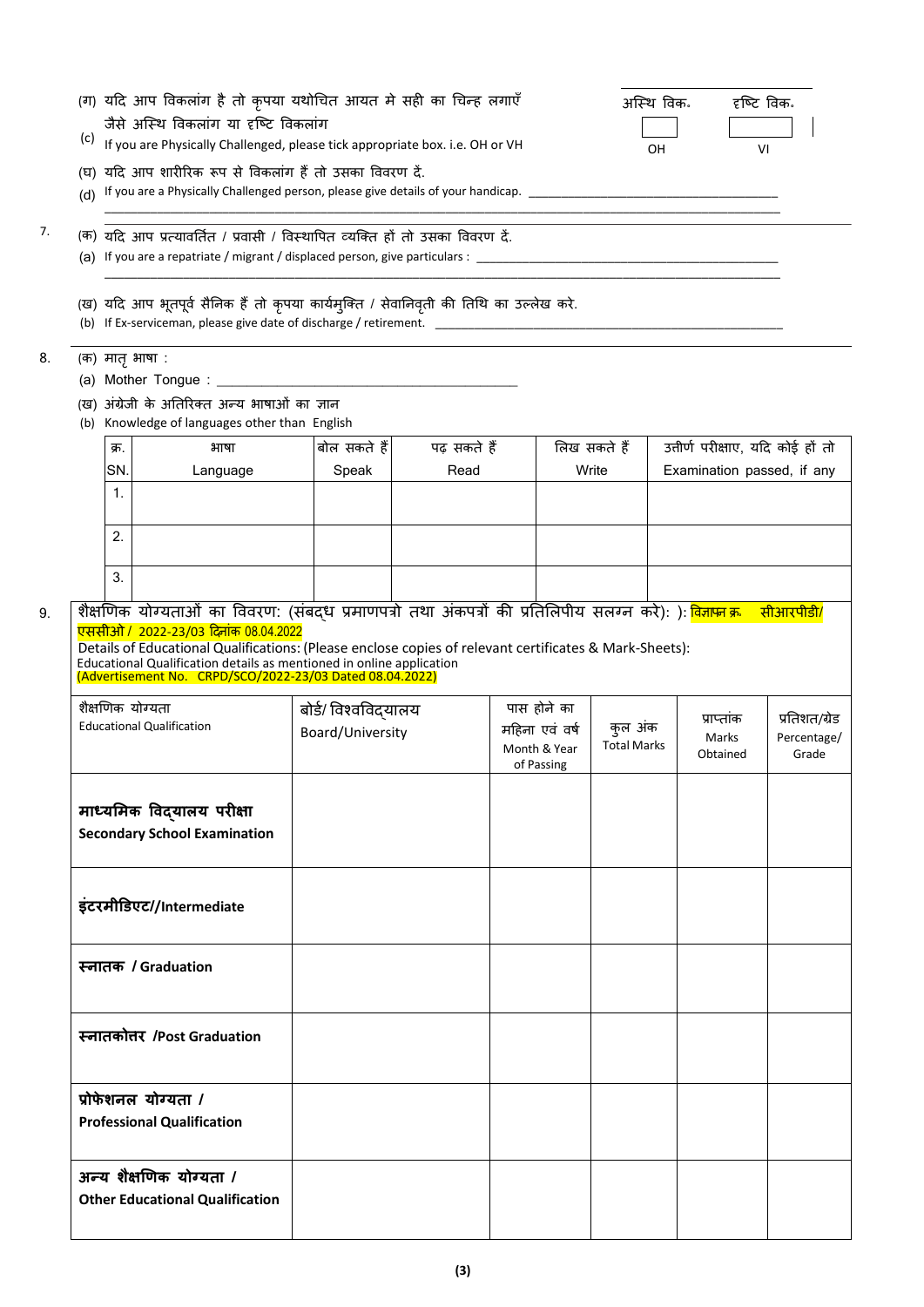## 10

## अनुभव का विवरण (सम्बद्ध प्रमाणपत्रों की प्रतिलिपि संलग्न करे) : ): <mark>विज्ञापन क्र सीआरपीडी/एससीओ/ 2022-23/03 दिनाक **08.04.2022**</mark> Experience Details (Relevant certificate to be enclosed):

**Experience details as mentioned in online application Advertisement No. CRPD/SCO/2022-23/03 Dated 08.04.2022** 

|                    |                                                       |                                                      | अवधि/Period |                           |                                      |  |
|--------------------|-------------------------------------------------------|------------------------------------------------------|-------------|---------------------------|--------------------------------------|--|
| क्र.<br>S1.<br>No. | नियोक्ता का नाम एवं पता<br>Name & Address of Employer | पद तथा काम का विवरण<br>Position and nature of duties | से<br>From  | तक<br>$\operatorname{To}$ | वर्ष एवं माह<br>Years $\&$<br>Months |  |
|                    |                                                       |                                                      |             |                           |                                      |  |
|                    |                                                       |                                                      |             |                           |                                      |  |
|                    |                                                       |                                                      |             |                           |                                      |  |
|                    |                                                       |                                                      |             |                           |                                      |  |
|                    |                                                       |                                                      |             |                           |                                      |  |
|                    |                                                       |                                                      |             |                           |                                      |  |
|                    |                                                       |                                                      |             |                           |                                      |  |
|                    |                                                       |                                                      |             |                           |                                      |  |
|                    |                                                       |                                                      |             |                           |                                      |  |
|                    |                                                       |                                                      |             |                           |                                      |  |
|                    |                                                       |                                                      |             |                           |                                      |  |
|                    |                                                       |                                                      |             |                           |                                      |  |

11. बकैंकांग में ववशेष शैक्षणणक योग्यता / प्रलशक्षण का वववरण :

Particulars of any special qualification/training in Banking: \_

12. (क

.

(a) खेल तथा पाठ्यक्रमेतर क्रियाकलापो का विवरण, जिसमे आपने भाग लिया हो, प्राप्त गौरव तथा विशिष्ट योग्यता Particulars of sports and other extra-curricular activities in which you have participated, Credits & Distinctions obtained :

\_\_\_\_\_\_\_\_\_\_\_\_\_\_\_\_\_\_\_\_\_\_\_\_\_\_\_\_\_\_\_\_\_\_\_\_\_\_\_\_\_\_\_\_\_\_\_\_\_\_\_\_\_\_\_\_\_\_\_\_\_\_\_\_\_\_\_\_\_\_\_\_\_\_\_\_\_\_\_\_\_\_\_\_\_\_\_\_\_\_\_\_\_\_\_\_\_\_ \_\_\_\_\_\_\_\_\_\_\_\_\_\_\_\_\_\_\_\_\_\_\_\_\_\_\_\_\_\_\_\_\_\_\_\_\_\_\_\_\_\_\_\_\_\_\_\_\_\_\_\_\_\_\_\_\_\_\_\_\_\_\_\_\_\_\_\_\_\_\_\_\_\_\_\_\_\_\_\_\_\_\_\_\_\_\_\_\_\_\_\_\_\_\_\_\_\_

 $\_$  ,  $\_$  ,  $\_$  ,  $\_$  ,  $\_$  ,  $\_$  ,  $\_$  ,  $\_$  ,  $\_$  ,  $\_$  ,  $\_$  ,  $\_$  ,  $\_$  ,  $\_$  ,  $\_$  ,  $\_$  ,  $\_$  ,  $\_$  ,  $\_$  ,  $\_$  ,  $\_$  ,  $\_$  ,  $\_$  ,  $\_$  ,  $\_$  ,  $\_$  ,  $\_$  ,  $\_$  ,  $\_$  ,  $\_$  ,  $\_$  ,  $\_$  ,  $\_$  ,  $\_$  ,  $\_$  ,  $\_$  ,  $\_$  ,

(ख अभिरुचियाँ एवं अन्य रुचियाँ

(b) Hobbies & other interest:

| 13. | पत्र व्यवहार के लिए पूर्ण वर्तमान पता :     | 14. | पूर्ण स्थायी पता :                            |
|-----|---------------------------------------------|-----|-----------------------------------------------|
|     | Present address in full for correspondence: |     | Permanent address in full for correspondence: |
|     |                                             |     |                                               |
|     |                                             |     |                                               |
|     |                                             |     |                                               |
|     |                                             |     |                                               |
|     |                                             |     |                                               |
|     | पिन कोड :                                   |     |                                               |
|     | Pin Code:                                   |     | पिन कोड :                                     |
|     |                                             |     | Pin Code:                                     |
|     | Tel. No. with STD Code -                    |     | Tel. No. with STD Code -                      |
|     | Mobile No.                                  |     | Mobile No.                                    |
|     | E-mail Address:                             |     | E-mail Address:                               |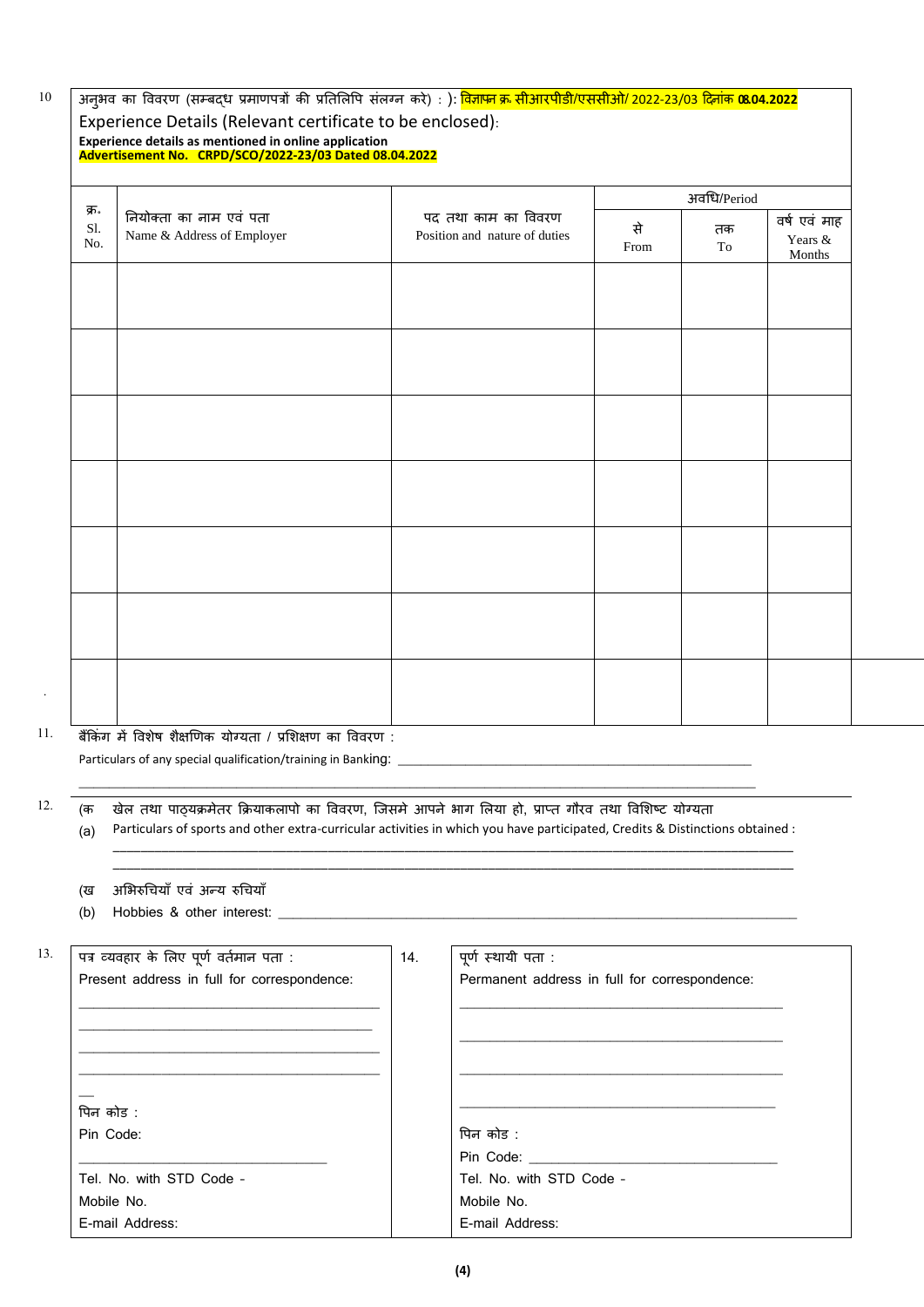$^{14.}$   $\,$  उन स्थानो का विवरण जहाँ आप पिछले पांच वर्षो के दौरान एक वर्ष या अधिक समय तक रहे हो. Particulars of places where you have resided for more than 1 year during the last 5 years:

| से   | तक  | निवास स्थान का पूरा पता     | 3 नंबर के कालम मे दिये गए स्थान का जिला मुख्यालय                    |
|------|-----|-----------------------------|---------------------------------------------------------------------|
| From | To  | Residential address in full | District Head Quarter of the place<br>mentioned in the column No. 3 |
|      |     |                             |                                                                     |
| (1)  | (2) | (3)                         | (4)                                                                 |
|      |     |                             |                                                                     |
|      |     |                             |                                                                     |
|      |     |                             |                                                                     |
|      |     |                             |                                                                     |
|      |     |                             |                                                                     |
|      |     |                             |                                                                     |
|      |     |                             |                                                                     |
|      |     |                             |                                                                     |

15. यदि किसी न्यायालय ने आपके विरुद्ध किसी अपराध के लिए अभियोजन/ हिरासत/ दण्ड / दोषसिद्धि का निर्णय दिया हो तो उसका विवरण. Particulars of any prosecution/detention/fine/conviction/sentence against you awarded by any court of law for any offence.

\_\_\_\_\_\_\_\_\_\_\_\_\_\_\_\_\_\_\_\_\_\_\_\_\_\_\_\_\_\_\_\_\_\_\_\_\_\_\_\_\_\_\_\_\_\_\_\_\_\_\_\_\_\_\_\_\_\_\_\_\_\_\_\_\_\_\_\_\_\_\_\_\_\_\_\_\_\_\_\_\_\_\_\_\_\_\_\_\_\_\_\_\_\_\_

 $16$ . यदि किसी न्यायालय में आपके विस्दुध कोई मामला (बैंक/ अन्य वितीय संस्थाओ की ऋण अदायगी नहीं करने से संबन्धित मामले सहित) विचाराधीन हो तो उसका विवरण. Particulars of cases pending against you in any court of law including case (s) for non-payment of any loan from Banks/ Financial Institutions.

\_\_\_\_\_\_\_\_\_\_\_\_\_\_\_\_\_\_\_\_\_\_\_\_\_\_\_\_\_\_\_\_\_\_\_\_\_\_\_\_\_\_\_\_\_\_\_\_\_\_\_\_\_\_\_\_\_\_\_\_\_\_\_\_\_\_\_\_\_\_\_\_\_\_\_\_\_\_\_\_\_\_\_\_\_\_\_\_\_\_\_\_\_\_\_\_\_\_\_

\_\_\_\_\_\_\_\_\_\_\_\_\_\_\_\_\_\_\_\_\_\_\_\_\_\_\_\_\_\_\_\_\_\_\_\_\_\_\_\_\_\_\_\_\_\_\_\_\_\_\_\_\_\_\_\_\_\_\_\_\_\_\_\_\_\_\_\_\_\_\_\_\_\_\_\_\_\_\_\_\_\_\_\_\_\_\_\_\_\_\_\_\_\_\_\_\_\_\_

\_\_\_\_\_\_\_\_\_\_\_\_\_\_\_\_\_\_\_\_\_\_\_\_\_\_\_\_\_\_\_\_\_\_\_\_\_\_\_\_\_\_\_\_\_\_\_\_\_\_\_\_\_\_\_\_\_\_\_\_\_\_\_\_\_\_\_\_\_\_\_\_\_\_\_\_\_\_\_\_\_\_\_\_\_\_\_\_\_\_\_\_\_\_\_\_\_\_\_\_\_\_\_\_\_\_\_\_\_\_\_\_

\_\_\_\_\_\_\_\_\_\_\_\_\_\_\_\_\_\_\_\_\_\_\_\_\_\_\_\_\_\_\_\_\_\_\_\_\_\_\_\_\_\_\_\_\_\_\_\_\_\_\_\_\_\_\_\_\_\_\_\_\_\_\_\_\_\_\_\_\_\_\_\_\_\_\_\_\_\_\_\_\_\_\_\_\_\_\_\_\_\_\_\_\_\_\_\_\_\_\_\_\_\_\_\_\_\_\_\_\_\_\_\_

 $\_$  ,  $\_$  ,  $\_$  ,  $\_$  ,  $\_$  ,  $\_$  ,  $\_$  ,  $\_$  ,  $\_$  ,  $\_$  ,  $\_$  ,  $\_$  ,  $\_$  ,  $\_$  ,  $\_$  ,  $\_$  ,  $\_$  ,  $\_$  ,  $\_$  ,  $\_$  ,  $\_$  ,  $\_$  ,  $\_$  ,  $\_$  ,  $\_$  ,  $\_$  ,  $\_$  ,  $\_$  ,  $\_$  ,  $\_$  ,  $\_$  ,  $\_$  ,  $\_$  ,  $\_$  ,  $\_$  ,  $\_$  ,  $\_$  ,

- $17$ . यदि किसी सेवा आयोग, परीक्षण संस्था ने अपनी चुनाव परीक्षा में आपको अयोग्य घोषित किया गया हो / रोक लगा दी गयी हो, तो उसका विवरण . Particulars of disqualification/ debarment by any Service Commission, examining body at their selection/examination:
- <sup>1</sup>8. आपके वतटमान अथवा पहिेतनयोिक (कों) व्िारा आपके ववरुद्ि प्रारमभ ककए गए / वविारािीन अनशासनात्मक ु कायटवाही का वववरण, यदि आपको ककसी पिोन्द्नतत परीक्षा मे मेँ बैठने पर रोक लगाई गई हो तो उसका भी विवरण दें. Particulars of any case (s) of disciplinary action instituted/ pending against you by your present or previous employer (s). Please also state whether you were debarred from appearing in any promotional examination.

\_\_\_\_\_\_\_\_\_\_\_\_\_\_\_\_\_\_\_\_\_\_\_\_\_\_\_\_\_\_\_\_\_\_\_\_\_\_\_\_\_\_\_\_\_\_\_\_\_\_\_\_\_\_\_\_\_\_\_\_\_\_\_\_\_\_\_\_\_\_\_\_\_\_\_\_\_\_\_\_\_\_\_\_\_\_\_\_\_\_\_\_\_\_\_\_\_\_\_\_\_\_\_\_\_\_\_\_\_\_

\_\_\_\_\_\_\_\_\_\_\_\_\_\_\_\_\_\_\_\_\_\_\_\_\_\_\_\_\_\_\_\_\_\_\_\_\_\_\_\_\_\_\_\_\_\_\_\_\_\_\_\_\_\_\_\_\_\_\_\_\_\_\_\_\_\_\_\_\_\_\_\_\_\_\_\_\_\_\_\_\_\_\_\_\_\_\_\_\_\_\_\_\_\_\_\_\_\_\_\_\_\_\_\_\_\_\_\_\_\_

 $19.$  दो प्रतिष्ठित परिचायकों के नाम, व्यवसाय एवं पते:

Names, occupations and addresses of two respectable referees :

| क्र <sup>.</sup> सं.<br>Sr. No. | नाम  | पता     | टेलीफोन नं |
|---------------------------------|------|---------|------------|
|                                 | Name | Address | Tel. No.   |
|                                 |      |         |            |
|                                 |      |         |            |
|                                 |      |         |            |
|                                 |      |         |            |
|                                 |      |         |            |
|                                 |      |         |            |

 $\_$  ,  $\_$  ,  $\_$  ,  $\_$  ,  $\_$  ,  $\_$  ,  $\_$  ,  $\_$  ,  $\_$  ,  $\_$  ,  $\_$  ,  $\_$  ,  $\_$  ,  $\_$  ,  $\_$  ,  $\_$  ,  $\_$  ,  $\_$  ,  $\_$  ,  $\_$  ,  $\_$  ,  $\_$  ,  $\_$  ,  $\_$  ,  $\_$  ,  $\_$  ,  $\_$  ,  $\_$  ,  $\_$  ,  $\_$  ,  $\_$  ,  $\_$  ,  $\_$  ,  $\_$  ,  $\_$  ,  $\_$  ,  $\_$  ,

\_\_\_\_\_\_\_\_\_\_\_\_\_\_\_\_\_\_\_\_\_\_\_\_\_\_\_\_\_\_\_\_\_\_\_\_\_\_\_\_\_\_\_\_\_\_\_\_\_\_\_\_\_\_\_\_\_\_\_\_\_\_\_\_\_\_\_\_\_\_\_\_\_\_\_\_\_\_\_\_\_\_\_\_\_\_\_\_\_\_\_\_\_\_\_\_\_\_\_\_\_\_\_\_\_\_

20.

अन्द्य वववरण िो बैंक के लिए उपयोगी हो सकते हैं.

Additional particulars, if any, which may be of use to the Bank :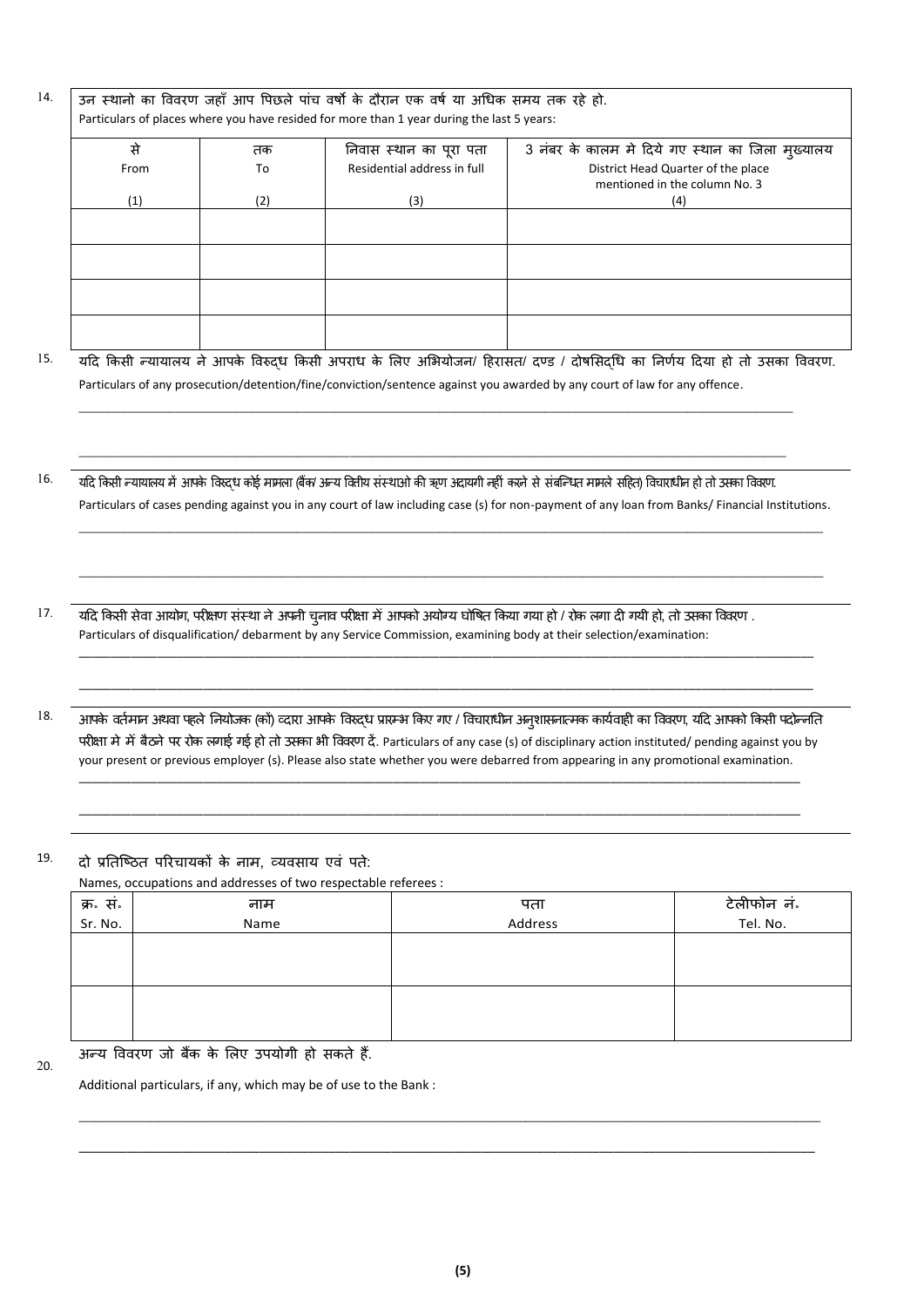$21$  मै प्रमाणित करता / करती हूँ कि उपर्युक्त विवरण मेरी पूरी जानकारी तथा विश्वास के अनुसार सत्य, सही व पूर्ण है. मैं ऐसी किसी भी बात से अवगत नहीं हूँ जो मुझे बैंक की नौकरी के लिए उपयुक्त होने में बाधक सिद्ध हो सकती है. मैं भारत में किसी भी स्थान पर अथवा विदेश में सेवा के लिए अपनी सहमति देता दिती हूँ। मैं यह भी घोषणा करता / करती हूँ कि मुझे दहेज प्रतिषेध अधिनियम 1961 के अंतर्गत अथवा विधि के अनुसार दण्डनीय किसी अपराध के मामले मे कभी दण्डित नहीं किया गया है.

यदि मेरे व्दारा प्रस्तुत किया गया विवरण गलत या असत्य पाया जाता है और / या फोरम प्रस्तुत करते समय वास्तविक तथ्यों को छिपाया जाना बाद की तिथि मे पता चलता हैं तो बैंक को मेरी नियुक्ति, नियुक्ति के प्रस्ताव सहित, जैसा भी मामला हो रद्द करने का अधिकार होगा. उपरोक्त विवरण भारतीय स्टेट बैंक के ): <mark>विज्ञापन क्</mark>र <mark>सीआरपीडी/एससीओ/ 2022-23/03 दिनांक **08.04.2022** के प्रत्युतर में मेरे ऑनलाइन आवेदन के संबंध में प्रस्तुत किए गए हैं.</mark>

I certify that the particulars furnished above are true, correct and complete to the best of my knowledge and belief. I am not aware of any circumstance which might impair my fitness for employment in the Bank. I am willing to serve anywhere in India and in any other country. Further, I declare that I have never been convicted for any dowry offence under the Dowry Prohibition Act, 1961, or any criminal offence under any other law.

In case the particulars submitted by me are found to be false or not true and / or suppression of material facts by me while submitting the form is revealed at a later date, the Bank shall have the right to cancel the appointment including the offer for appointment, as the case may be. The above details are submitted in reference to State Bank of India **Advertisement No. CRPD/SCO/2022-23/03 Dated 08.04.2022)** & my online application thereto.

स्थान Place :

दिनाांक Date :

अभ्यथी का हस्ताक्षर Signature of candidate :